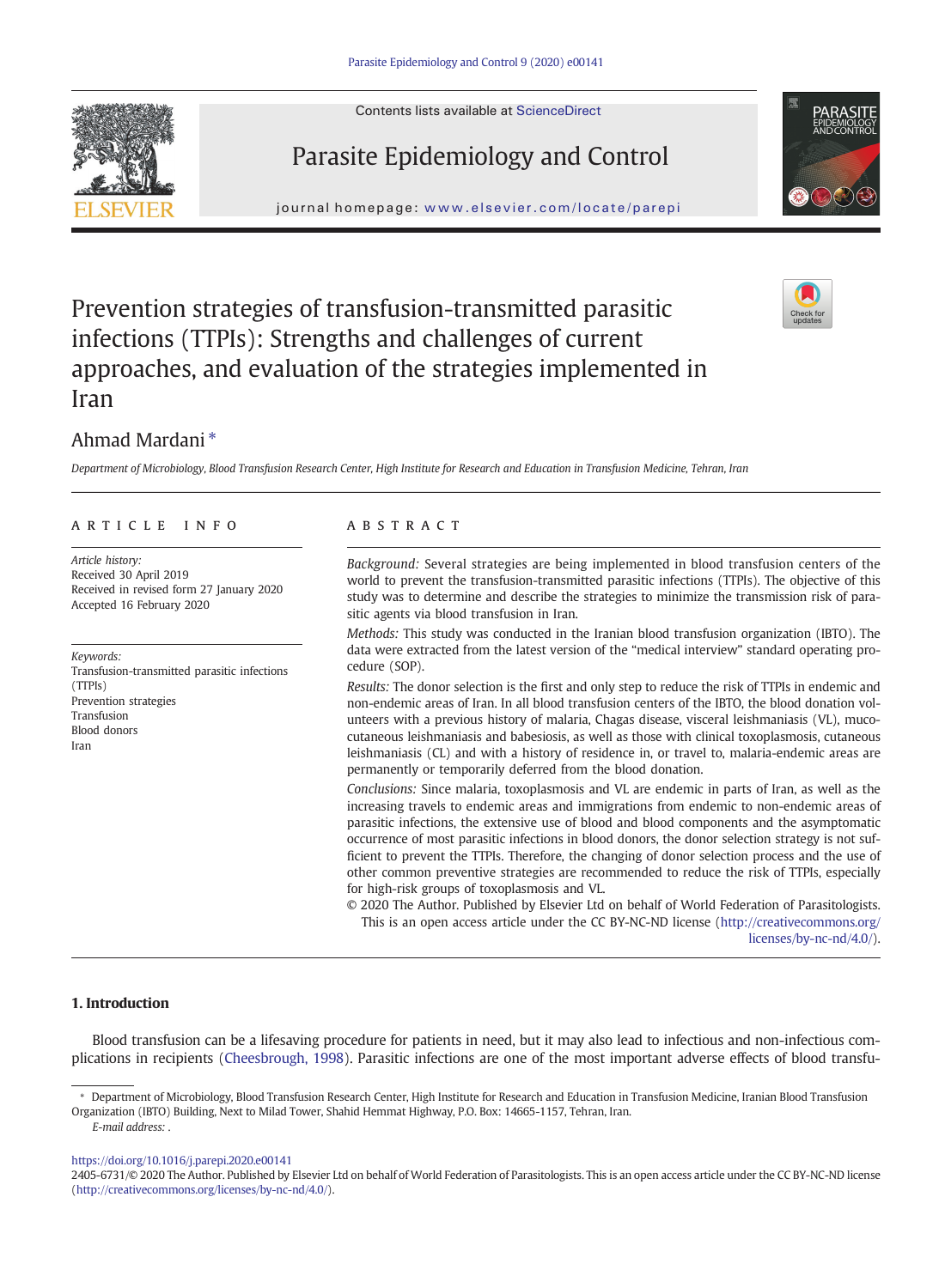sion which should be considered [\(Carson et al., 2012\)](#page-7-0). To be transmitted through transfusion, parasitic agents must: (1) be present in the bloodstream of donors for long period or in a sufficient load to a susceptible recipient; (2) cause infection without clinical symptoms; (3) survive in the storage duration of blood and blood components; and (4) have a relatively long incubation period [\(Reesink and Engelfriet, 2004\)](#page-8-0).

So far, the transmission of six parasitic infections and diseases via blood and blood components transfusion has been reported, including malaria, toxoplasmosis, American trypanosomiasis (Chagas disease), visceral leishmaniasis (VL), babesiosis and filariasis [\(Dod, 1998](#page-7-0)). With the exception of filariasis, which is a helminthic infection, the causative agent of the rest of the infections is protozoa. The protozoal parasitic infections are often transmitted through the transfusion of cellular blood components [\(Reesink, 2005\)](#page-8-0). Although the incidence of transfusion-transmitted parasitic infections (TTPIs) is lower compared to viral and bacterial infections, they can cause serious outcomes, especially in people with a weakened or suppressed immune system [\(Garraud,](#page-7-0) [2006\)](#page-7-0).

In Iran, malaria is endemic in the southeast of country consists of Sistan and Baluchestan, Hormozgan and Kerman provinces (Fig. 1) [\(Piroozi et al., 2019\)](#page-8-0). According to the global report of the WHO, 939 malaria cases were reported in 2017, of which 57 (6.07%) were autochthonous cases [\(World Health Organization, 2018](#page-9-0)). Toxoplasmosis has been reported in all areas of Iran and the performed studies showed a high seroprevalence among the general population ([Daryani et al., 2014;](#page-7-0) [Foroutan et al.,](#page-7-0) [2018](#page-7-0)). Visceral leishmaniasis is endemic in some parts of Iran and 100–300 new cases are reported every year ([Mohebali,](#page-8-0) [2013;](#page-8-0) [Shokri et al., 2017](#page-8-0)). As TTPI, of these diseases, only malaria has been reported in Iran [\(Mardani et al., 2016](#page-8-0)).



Fig. 1. Map of Iran and geographical situation of malaria endemic areas of this country namely Sistan and Baluchestan, Hormozgan and Kerman provinces, as well as two main foci of visceral leishmaniasis (VL): one in Fars Province and the other in Ardabil Province.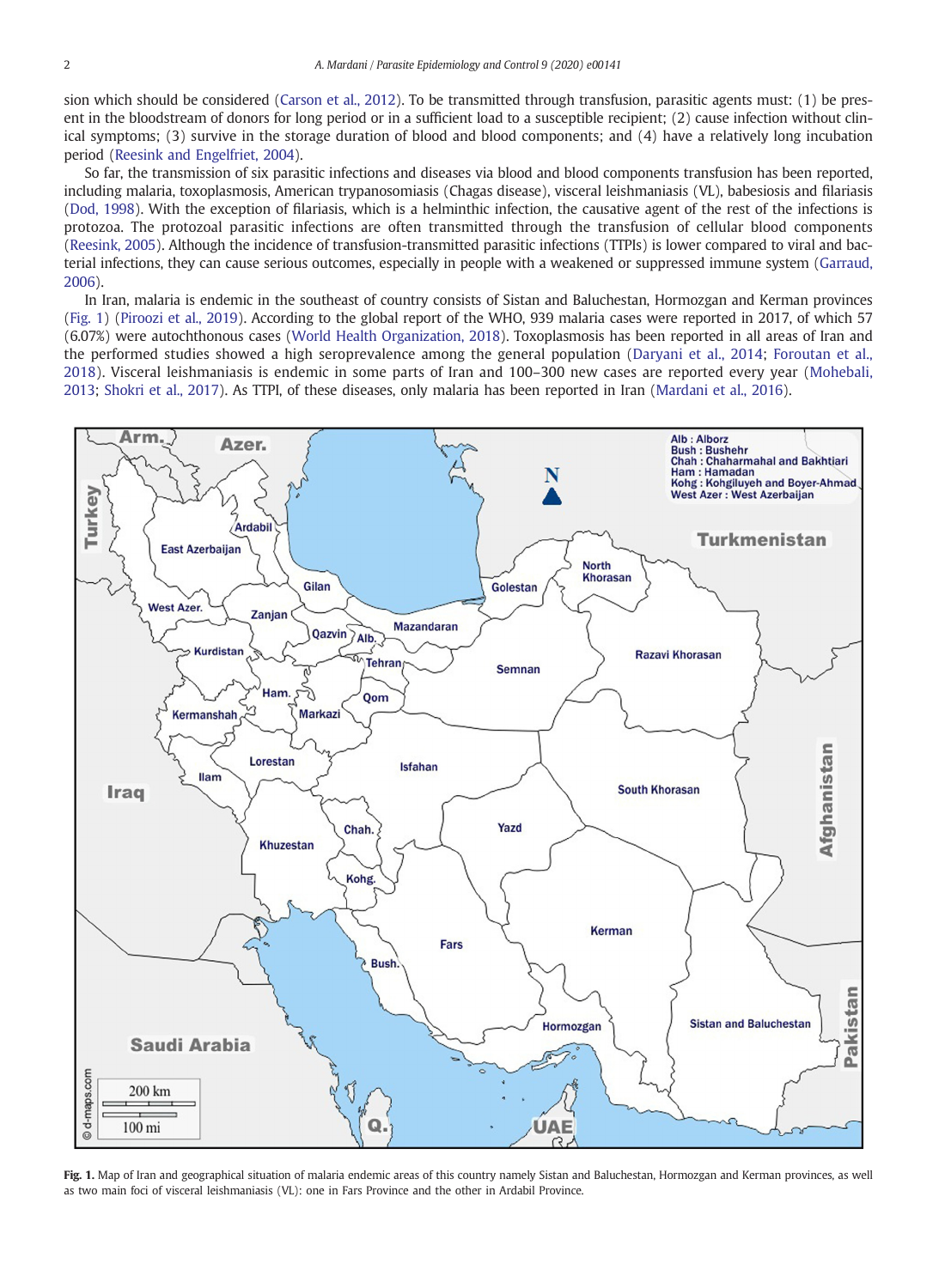<span id="page-2-0"></span>Prevention strategies of TTPIs are different in endemic and non-endemic areas [\(World Health Organization, 2012\)](#page-9-0). There are multiple strategies to prevent the transmission of parasitic agents via blood transfusion, including donor selection and deferral (permanent or temporary), testing of blood donation and the use of leukoreduction filters and pathogen inactivation techniques ([World Health Organization, 2012](#page-9-0); [Pan American Health Organization, 2009](#page-8-0); [Aché and Matos, 2001](#page-7-0); [Wendel Neto, 1995\)](#page-9-0). In Europe and the United States of America (USA), the main strategy for preventing TTPIs is donor selection by interviewing ([Reesink, 2005\)](#page-8-0).

The aim of this study was to determine and describe the strategies to prevent the transfusion-transmitted parasitic infections (TTPIs) in Iran.

#### 2. Materials and methods

The present study was performed in the Iranian blood transfusion organization (IBTO) from November 2018 to February 2019. In this study, the latest version of the "medical interview" standard operating procedure (SOP) was fully reviewed and the data on parasites and parasitic infections or diseases were extracted.

It is worth noting that all physicians must complete the training courses associated with this document before they start working in the section of donor selection of the IBTO. The most important training courses are how to register and accept blood donation volunteers, medical interview and examination and how to implement a confidential self-exclusion system, as well as identification and recording of adverse reactions caused by blood donation.

#### 3. Results

In all blood transfusion centers of the IBTO, donor selection or screening of blood donors through interviewing is the first and only step in the prevention of TTPIs in endemic and non-endemic areas that is performed by a trained physician. In this prevention strategy, the potential blood donors with a previous history of malaria, Chagas disease, visceral leishmaniasis (VL) or kalaazar, muco-cutaneous leishmaniasis and babesiosis are permanently deferred from donating blood.

The blood donation volunteers with a history of residence in, or travel to, malaria-endemic areas are deferred for three years after departure and one year after return from a malarious area, respectively. Based on the SOP of IBTO, the volunteers who are temporarily deferred for living or traveling in malaria-endemic areas can be accepted as blood donor if they were symptom-free during the deferral period (Fig. 2).

The blood donation volunteers with clinical toxoplasmosis and cutaneous leishmaniasis (CL) are deferred from the blood donation for up to 6 months and one year after treatment and complete recovery, respectively.

#### 4. Discussion

The main task of the IBTO is to supply a sufficient and safe blood and its components to patients ([Pourfathollah et al., 2015;](#page-8-0) [Cheraghali, 2012\)](#page-7-0). In blood transfusion centers of Iran, all the donated blood is screened for human immunodeficiency virus (HIV), hepatitis B virus (HBV), hepatitis C virus (HCV) and syphilis, as well as in some centers for human T-lymphotropic virus (HTLV) type 1 and type 2 [\(Pourfathollah et al., 2015](#page-8-0); [Cheraghali, 2012;](#page-7-0) [Abolghasemi et al., 2009\)](#page-7-0). The laboratory screening of donated blood for TTPIs is not routinely performed in most countries of the world, including Iran [\(World Health Organization, 2017a](#page-9-0)). Therefore, the selection of blood donors through interviewing is the only way of prevention the transmission of parasitic infections via transfusion [\(Polizzotto et al., 2008;](#page-8-0) [Newman, 2001\)](#page-8-0). Prevention strategies of TTPIs and the current status of transmissible parasitic infections via blood transfusion in Iran and the world are discussed separately in the following sections.



Fig. 2. Algorithm of blood donor selection and deferral for malaria in Iran.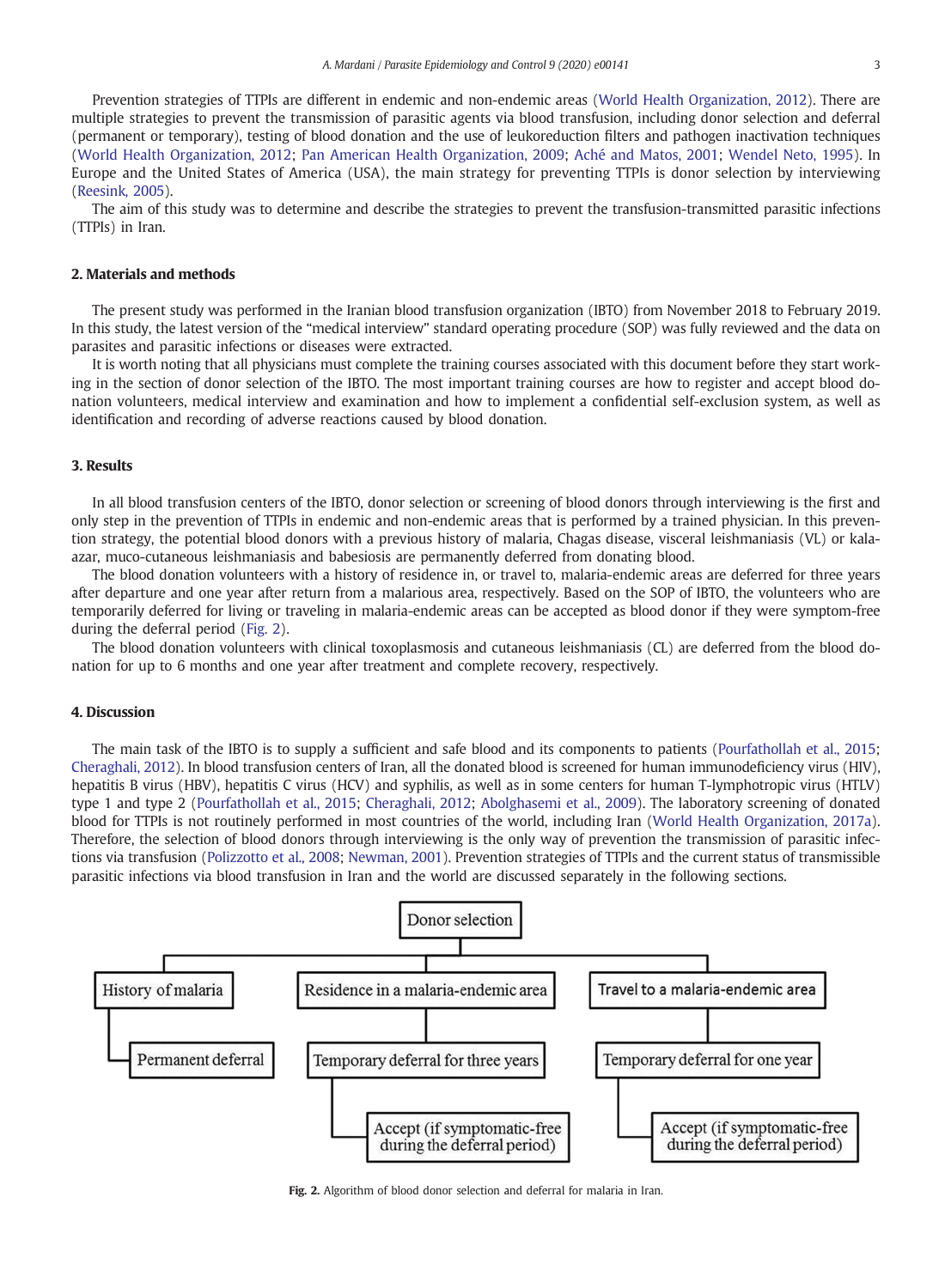#### 4.1. Malaria

Malaria is a vector-borne disease caused by five Plasmodium species in humans [\(Antinori et al., 2012](#page-7-0)). Globally, 219 million cases were reported from 90 countries with 435,000 deaths in 2017 ([World Health Organization, 2018\)](#page-9-0). Malaria is one of the first reported transfusion-transmitted infections (TTIs) ([Kitchen and Chiodini, 2006\)](#page-8-0) and more than 3000 cases of transfusiontransmitted malaria (TTM), totally, were reported worldwide ([Mardani et al., 2016\)](#page-8-0). Two main strategies are being implemented to prevent the TTM in endemic and non-endemic areas including donor selection and laboratory screening [\(Kitchen and Chiodini,](#page-8-0) [2006\)](#page-8-0). Furthermore, the leukoreduction by filtration of whole blood (WB) and/or red blood cells (RBCs) units could be a suitable and cost-effective policy to reduce the risk of TTM [\(Jimenez-Marco and Girona-Llobera, 2019](#page-8-0); [Cardo et al., 2009](#page-7-0)). According to the WHO recommendations, if possible, all donated blood should be screened for malaria [\(World Health Organization, 2010](#page-9-0); [Okwa,](#page-8-0) [2003](#page-8-0)). On the other hand, there has been no reliable test available for universal screening of malaria in blood donors ([Seed](#page-8-0) [et al., 2005](#page-8-0); [Singh and Sehgal, 2010](#page-8-0)). In many countries, however, donor selection or blood donors screening through interviewing is the only step of preventing of TTM ([Slinger et al., 2001\)](#page-8-0). The ideal strategy to minimize the transmission risk of malaria via blood transfusion is a combination of appropriate donor selection and laboratory screening in non-endemic and endemic areas [\(Kitchen and Chiodini, 2006;](#page-8-0) [Kitchen et al., 2005;](#page-8-0) [Fugikaha et al., 2007](#page-7-0)).

In Iran, the blood donation volunteers with a history of malaria are permanently deferred ([Fig. 2\)](#page-2-0), like in Canada ([O'Brien et al.,](#page-8-0) [2015\)](#page-8-0). These individuals are accepted under conditions as blood donor in Australia, England, France and the USA ([O'Brien et al.,](#page-8-0) [2015\)](#page-8-0). The blood donation volunteers who were lived or resided for a while in a malaria-endemic area are deferred for three years in several countries including Brazil, Canada, Estonia, Italy, Spain and the USA ([Reesink and Engelfriet, 2004;](#page-8-0) [Reesink,](#page-8-0) [2005\)](#page-8-0). In Australia, England and France, this deferral time is four, six and four months, respectively [\(O'Brien et al., 2015](#page-8-0)). A history of living or staying in an endemic area of malaria results in permanent deferral in Ireland [\(Reesink and Engelfriet, 2004](#page-8-0); [Reesink,](#page-8-0) [2005\)](#page-8-0). The visitors to malaria-endemic areas are accepted six months after their return in Estonia, Italy and Spain [\(Reesink and](#page-8-0) [Engelfriet, 2004](#page-8-0); [Reesink, 2005](#page-8-0)), as well as three years in Australia ([O'Brien et al., 2015\)](#page-8-0). In Canada, England and the USA, the blood donation volunteers with a history of travel to an endemic area of malaria are deferred for 12 months (one year) after return [\(Reesink, 2005;](#page-8-0) [O'Brien et al., 2015](#page-8-0)). A deferral time of four months is applied for traveling to malaria-endemic areas in France [\(Reesink and Engelfriet, 2004;](#page-8-0) [Reesink, 2005\)](#page-8-0). In Iran, a history of staying in and traveling to endemic areas of malaria leads to a deferral for three years and one year, respectively [\(Fig. 2](#page-2-0)).

So far, five studies have been conducted on blood donors in Iran. The laboratory testing results were negative by microscopic examination of Giemsa-stained blood smears and rapid diagnostic test (RDT) methods, as well as the seroprevalence of malaria infection was 13.98% (91/651) and 4.69% (18/384) using indirect immunofluorescence assay (IFA) and enzyme linked immunosorbent assay (ELISA) methods, respectively ([Mardani et al., 2016](#page-8-0)). According to study performed by [Mardani et al. \(2016\)](#page-8-0), 344 cases of TTM were reported during 1963–1983 from Iran. From 1984 to 2018, no case of TTM has been reported in Iran which may be due to the effectiveness of the donor selection strategy in blood transfusion centers, but there are other reasons that should not be ignored: (1) Extreme decrease of malaria incidence in the recent three decades ([Piroozi et al., 2019](#page-8-0); [Hemami et al., 2013;](#page-7-0) [Norouzinejad et al., n.d.](#page-8-0)); (2) Carelessness to the occurrence of malaria in non-endemic areas; and (3) Lack of recording and reporting of TTM cases. On the other hand, malaria is endemic in regions of Iran and in neighboring countries including Pakistan and Afghanistan with high prevalence ([World Health Organization, 2018\)](#page-9-0), as well as due to the increasing need to blood and blood components and the travel and migration from malaria-endemic to non-endemic areas, the transmission of malaria through blood transfusion is possible. Therefore, in malaria-endemic areas, all donated blood should be screened with a test based on antigen detection. In non-endemic areas of malaria in addition to the implementation of donor selection and deferral strategies, the blood donation volunteers with a history of residence in and travel to malaria-endemic areas should be screened after the deferral period with a test based on antigen and antibody detection, respectively. According to the WHO report, the laboratory screening of all or part of blood donations is performed for malaria infection in 55 countries by microscopic examination of blood smears, immunodiagnostic or molecular methods ([World Health Organization, 2017a](#page-9-0); [World](#page-9-0) [Health Organization, 2017b](#page-9-0)). Since the clinical symptoms of malaria is similar to many diseases, such as influenza ([Bartoloni](#page-7-0) [and Zammarchi, 2012\)](#page-7-0), the acceptance of temporarily malaria-deferred volunteers due to staying and traveling to endemic areas of malaria based on not having clinical symptoms should be changed and performed on the basis of laboratory testing. It is important to note that the unnecessary deferral is discouraging and most malaria-deferred volunteers never return to donate blood [\(Dodd, 2007\)](#page-7-0).

#### 4.2. Chagas disease

Chagas disease (CD), or American trypanosomiasis, a zoonosis caused by the protozoan Trypanosoma cruzi (T. cruzi) is endemic in Latin American countries [\(Rassi et al., 2012\)](#page-8-0). In non-endemic countries, the transfusion of blood and its products is one of the main routes of CD transmission [\(Angheben et al., 2015\)](#page-7-0). The total number of transfusion-transmitted chagas disease (TT-CD) is not exactly clear, although it is estimated to be between 300 and 800 in the past decades [\(Wendel, 1998](#page-9-0); [Hernández-Becerril](#page-7-0) [et al., 2005](#page-7-0)). Strategies to prevent the TT-CD are different in endemic and non-endemic regions. All blood donations should be tested in the endemic areas for anti-T. cruzi antibodies ([Schmunis, 2007](#page-8-0)). Donor selection and deferral through interviewing and laboratory screening of donations from at-risk individuals (selective testing) are two strategies that are being implemented in non-endemic countries including Australia, Belgium, Canada, France, Japan, Luxembourg, New Zealand, Norway, Spain, Sweden, Switzerland, the UK (United Kingdom) and the USA [\(World Health Organization, 2017a;](#page-9-0) [Angheben et al., 2015](#page-7-0)). In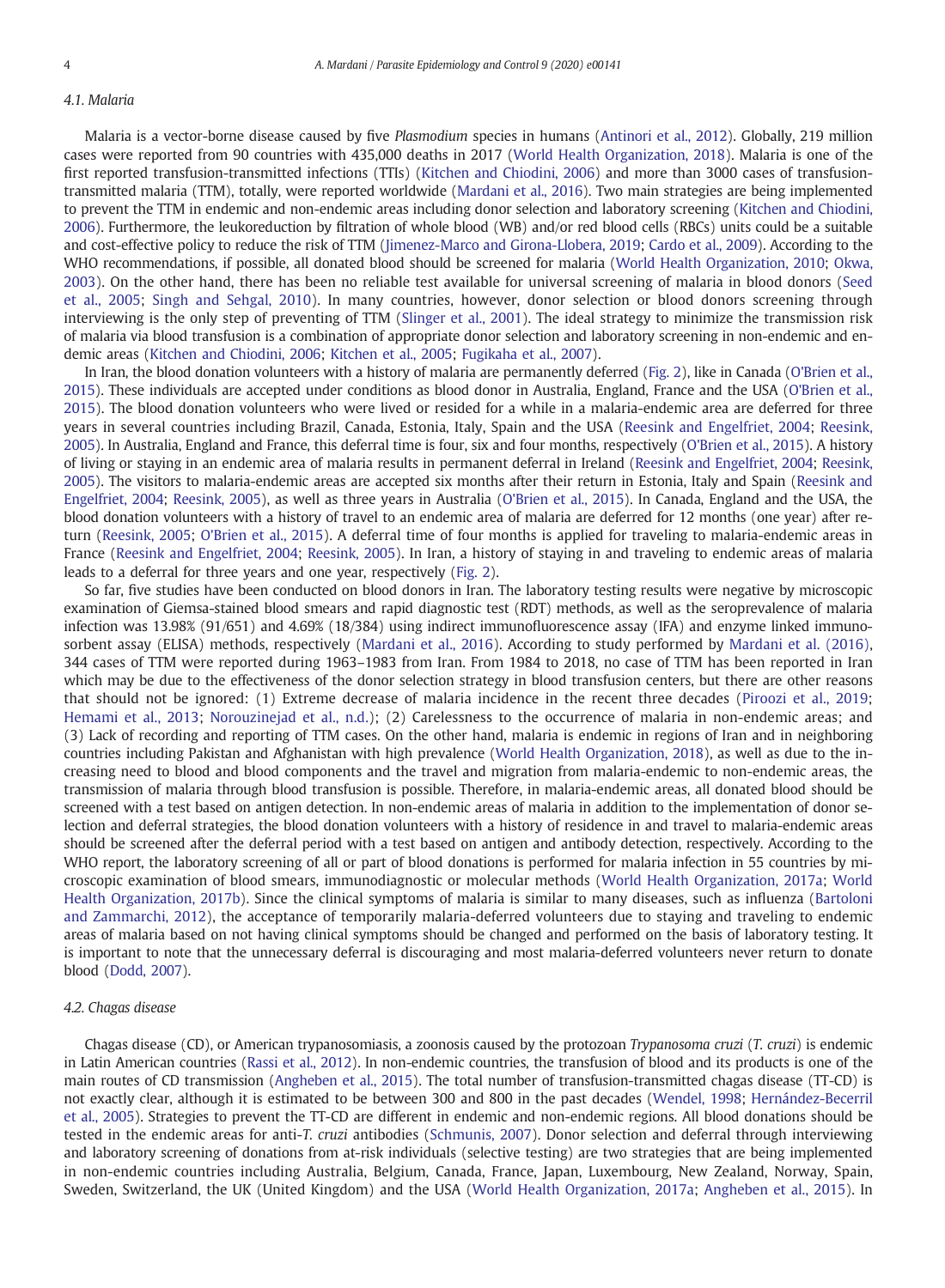non-endemic areas, individuals with at least one of the following conditions are identified as those at-risk for Chagas disease: birth in, stay in an endemic area for at least 6 months; having mother or maternal grandmother born in endemic countries; Receiving blood and/or its components or organ transplantation in endemic areas; Traveling for at least 28 days in the villages of endemic regions. These individuals should be permanently deferred unless a valid serological test is available, which may be accepted six months after the last exposure if the test result is negative [\(Castro, 2009;](#page-7-0) [O'Brien et al., 2008\)](#page-8-0). According to recommendations of the American association of blood banks (AABB), council of Europe (CoE), Caribbean regional standards (CRS) and pan American health organization (PAHO), individuals with a history of CD should be permanently deferred from the blood donation ([Pan American Health Organization, 2009\)](#page-8-0). In addition to these strategies, leukoreduction filters and pathogen inactivation systems have been studied to improve the safety of blood components such as platelet and plasma, which needs to be further investigated [\(Angheben et al., 2015](#page-7-0)).

CD and TT-CD have not been reported in Iran. The permanent deferral of individuals with a history of CD is the only policy to prevent the TT-CD in blood transfusion centers of the IBTO. Due to increasing migrations from endemic areas and travels to endemic areas of CD, it is imperative to adopt and implement a suitable strategy for screening of at-risk donors for CD (having at least one of the above-mentioned conditions).

#### 4.3. Babesiosis

Babesiosis is the most prevalent TTPIs after malaria and endemic in parts of the North America continent [\(McQuiston et al.,](#page-8-0) [2000;](#page-8-0) [Pantanowitz et al., 2002](#page-8-0)). This disease is caused by the intraerythrocytic protozoan parasites of the genus Babesia ([Vannier et al., 2015](#page-9-0)). The actual rate of transfusion-transmitted babesiosis (TTB) is unclear in the world, but more than 200 cases have been reported only in the USA [\(Moritz et al., 2016](#page-8-0); [Moritz et al., 2017](#page-8-0); [Herwaldt et al., 2011;](#page-8-0) [Fang and McCullough,](#page-7-0) [2016](#page-7-0)). For individuals with a history of babesiosis, the AABB, CoE, CRS and PAHO recommend that they should be deferred indefinitely from donating blood ([Pan American Health Organization, 2009](#page-8-0); [American Association of Blood Banks, 2018](#page-7-0)). Since the babesial infection is often without clinical symptoms in individuals with normal immune system, the donor selection strategy cannot effectively identify asymptomatic and undiagnosed cases [\(Wudhikarn et al., 2011;](#page-9-0) [Krause et al., 1998\)](#page-8-0). Although the food and drug administration (FDA) of the USA has licensed the arrayed fluorescent immunoassay (AFIA) and the nucleic acid test (NAT) to screen blood donations for the detection of specific antibodies and DNA of Babesia microti, respectively ([Food and Drug](#page-7-0) [Administration, 2018\)](#page-7-0), there is currently no approved test for babesiosis screening ([Okwa, 2003](#page-8-0); [Krause et al., 1998\)](#page-8-0) and the laboratory testing of blood donations is not routinely performed even in blood transfusion centers of endemic areas. Other preventive strategies of TTB, including leukoreduction filter and pathogen inactivation systems, are not generally applicable or effective and access to them is difficult [\(Wudhikarn et al., 2011\)](#page-9-0).

In Iran, there is no documented report of human babesiosis and TTB, as well as individuals with a history of babesiosis are permanently deferred from donating blood. Since most cases of babesiosis are asymptomatic, the donor selection strategy cannot effective to prevent the TTB ([Wudhikarn et al., 2011](#page-9-0); [Krause et al., 1998\)](#page-8-0). On the other hand, this infection has been reported with relatively high prevalence in domestic herbivores from different regions of Iran and may be a potential life-threatening for inhabitants particularly farmers and ranchers ([Haghi et al., 2017\)](#page-7-0). Therefore, an appropriate strategy should be adopt and implement for screening of at-risk donors for babesiosis, as well as this disease consider in the differential diagnosis of unknown hemolytic anemia after blood transfusion with or without fever [\(Herwaldt et al., 2011\)](#page-8-0).

#### 4.4. Toxoplasmosis

Toxoplasmosis is a zoonotic disease caused by Toxoplasma gondii (T. gondii), an obligate intracellular protozoan parasite ([Sundar et al., 2007](#page-8-0)). The parasite infects a wide range of warm-blooded animals and humans in different parts of the world ([Robert-Gangneux and Dardé, 2012\)](#page-8-0). It is estimated that up to one-third of the world's human population is infected with this parasite ([Robert-Gangneux and Dardé, 2012](#page-8-0)). The seroprevalence of Toxoplasma gondii infection varies from less than 10% to more than 90% in different countries [\(Robert-Gangneux and Dardé, 2012](#page-8-0)). The infection is often without clinical symptoms (asymptomatic) in immunocompetent individuals ([Hoseini et al., 2014](#page-8-0)). Severe infections usually occur in hosts with immune deficiency such as cancer patients, HIV-positive individuals and organ transplant recipients [\(Robert-Gangneux and Dardé, 2012;](#page-8-0) [Ahmadpour et al., 2014](#page-7-0)). In addition, pregnant women, neonates and children are the high-risk groups for toxoplasmosis ([Daryani et al., 2014](#page-7-0); [Ahmadpour et al., 2014;](#page-7-0) [Foroutan-Rad et al., 2016a](#page-7-0)).

Most blood and blood components recipients are immunocompromised individuals who are prone to transfusion-transmitted toxoplasmosis (TTT) [\(Shaddel et al., 2014;](#page-8-0) [Zainodini et al., 2014\)](#page-9-0). The occurrence of TTT is rare and only the transmission in four definite cases through granulocyte concentrates transfusion, as well as one possible case via platelet transfusion, has been reported ([American Association of Blood Banks, 2009](#page-7-0)). According to studies conducted in different countries, the overall rate of T. gondii infection seroprevalence was 33% in healthy blood donors [\(Foroutan-Rad et al., 2016b](#page-7-0)). The presence of anti-Toxoplasma antibodies is long-lasting and does not mean active infection [\(Mansouri et al., 2017;](#page-8-0) [Montoya, 2002\)](#page-8-0).

Given the high seroprevalence of T. gondii infection in blood donors [\(Foroutan-Rad et al., 2016b\)](#page-7-0) and the lack of a reliable approved laboratory test for toxoplasmosis screening [\(Okwa, 2003](#page-8-0); [Karimi et al., 2016\)](#page-8-0), prevention of TTT is not possible through donor selection and serological screening strategies ([Channon et al., 2000\)](#page-7-0). Moreover, discarding blood donations based on positive serology test results heavily endangers blood availability, especially in countries with a high prevalence of infection ([Channon et al., 2000\)](#page-7-0). Due to the ability of T. gondii to survive and replicate in leukocytes ([Channon et al., 2000](#page-7-0)), the use of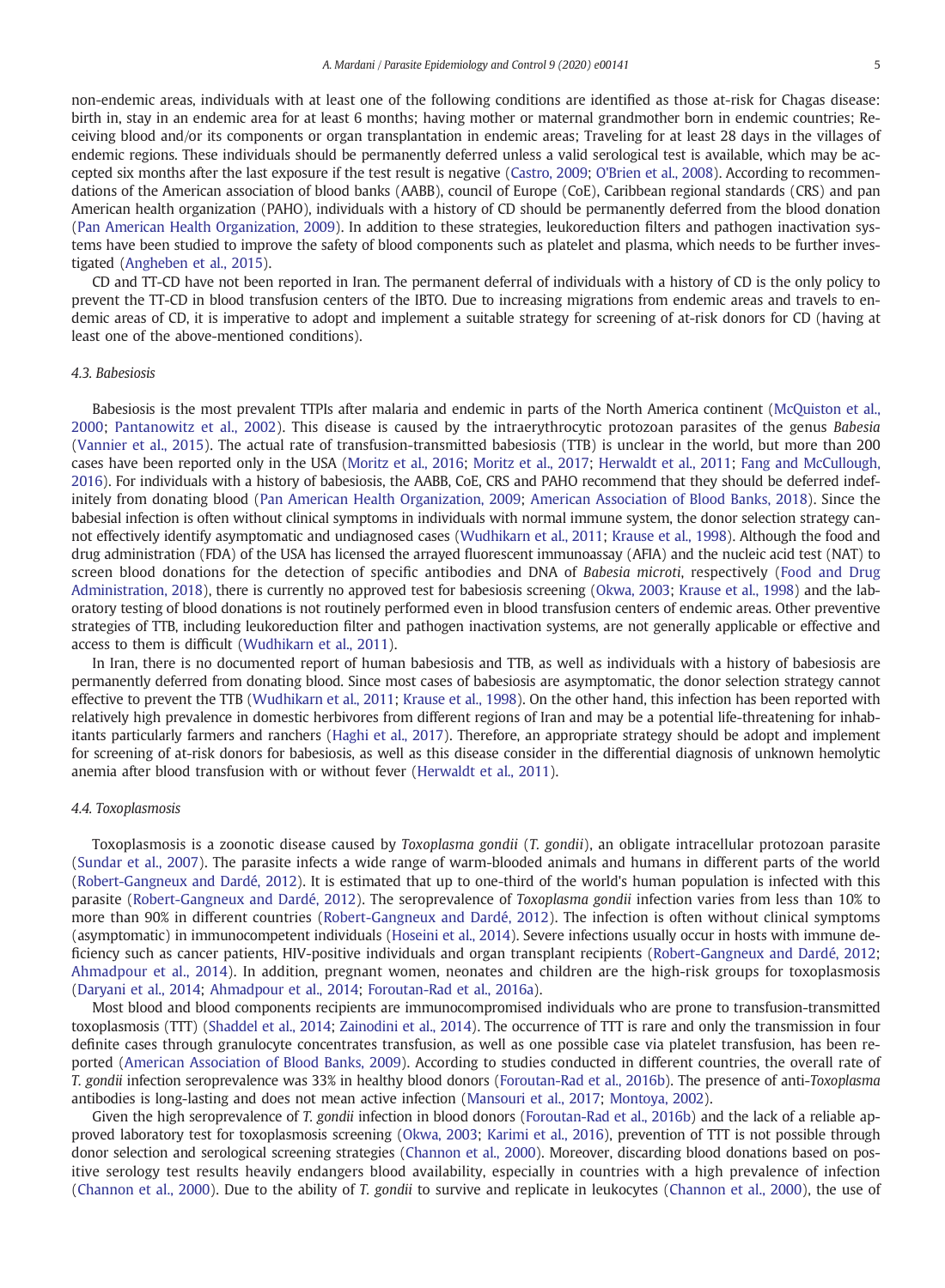leukoreduction filters may reduce the risk of TTT [\(Okwa, 2003](#page-8-0); [Spencer, 2016](#page-8-0)). AABB, Australian Red Cross (ARC), CoE, and CRS do not have a specific requirement for preventing toxoplasmosis via blood transfusion. PAHO recommends preparation of anti-T. gondii negative blood and blood components for at-risk groups [\(Pan American Health Organization, 2009](#page-8-0)).

Based on performed studies, the T. gondii seroprevalence was 43%, 26% and 34.4% in the Iranian general population, animal intermediate hosts and blood donors, respectively [\(Foroutan et al., 2018](#page-7-0); [Mansouri et al., 2017\)](#page-8-0). TTT has not been reported in Iran. The deferral for up to 6 months after potential treatment and complete recovery is the only strategy to prevent the TTT in blood transfusion centers of the IBTO. Many studies have been conducted in blood donors in Iran ([Mansouri et al., 2017\)](#page-8-0), most of which emphasize the necessity of laboratory testing to prevent toxoplasmosis by blood transfusion. For several reasons, the universal screening of blood donations is not feasible:

- (1) Given the high seroprevalence of T. gondii infection in Iranian blood donors, the discarding blood donations based on a positive serology test result leads to reduce blood supply.
- (2) Currently, there is no licensed laboratory test for toxoplasmosis screening in blood donors.
- (3) The laboratory screening of blood donations for TTT is not routinely carried out in the world.
- (4) A positive serology test result does not mean active toxoplasma infection.

Therefore, the use of leukocyte-reduced (filtered) blood components and also preparation of anti-Toxoplasma gondii negative blood and its products for high-risk groups is recommended to reduce the risk of TTT in Iran.

#### 4.5. Visceral leishmaniasis

Visceral leishmaniasis (VL), also known as "kala-azar", is the most serious clinical type of leishmaniasis, which, if left untreated, leads to death in almost 100% of cases ([Herwaldt, 1999](#page-8-0); [Thornton et al., 2010\)](#page-9-0). This disease is caused by Leishmania donovani (L. donovani) complex ([Chappuis et al., 2007\)](#page-7-0) including L. donovani, the causative agent of anthroponotic VL (AVL) in the Indian subcontinent and Eastern Africa, and L. infantum, the causative agent of zoonotic VL (ZVL) in the Mediterranean basin, Middle East, West Africa and South America [\(Sarkari et al., 2012;](#page-8-0) [Quinnell and Courtenay, 2009\)](#page-8-0). In 2017, 94% (20,792) of new cases of VL occurred in seven countries: Brazil, Ethiopia, India, Kenya, Somalia, South Sudan and Sudan [\(World Health Organization,](#page-9-0) [2019\)](#page-9-0). More than 95% of L. donovani and L. infantum infections are asymptomatic in immunocompetent individuals [\(Engwerda](#page-7-0) [et al., 2004](#page-7-0); [Cardo, 2006;](#page-7-0) [Dey and Singh, 2006\)](#page-7-0). On the other hand, the immunocompromised patients, pregnant women and infants are at-risk of transmitting VL through blood transfusion as the high-risk groups. Therefore, Leishmania-infected blood donors in VL-endemic areas can be a potential source of risk and transmit infection to blood and blood components recipients [\(Dod,](#page-7-0) [1998;](#page-7-0) [Cardo, 2006](#page-7-0); [Jimenez-Marco et al., 2016;](#page-8-0) [Michel et al., 2011\)](#page-8-0).

The transmission of leishmaniasis by blood transfusion is relatively rare [\(Dod, 1998](#page-7-0)) and only 14 cases of transfusiontransmitted leishmaniasis (TTL) with controversial evidences have been reported in the world ([Jimenez-Marco et al., 2016\)](#page-8-0). Based on performed studies in different regions, the prevalence of VL was 7% among healthy blood donors using serological methods ([Asfaram et al., 2017a\)](#page-7-0). Due to the lack of valid and available laboratory test ([Okwa, 2003](#page-8-0); [Jimenez-Marco et al.,](#page-8-0) [2012\)](#page-8-0), VL screening is not routinely implemented in blood transfusion centers around the world [\(Jimenez-Marco et al., 2016\)](#page-8-0). Additionally, most individuals infected with the etiologic agents of VL are without clinical symptoms [\(Engwerda et al., 2004](#page-7-0); [Cardo,](#page-7-0) [2006;](#page-7-0) [Dey and Singh, 2006](#page-7-0); [Jimenez-Marco et al., 2016](#page-8-0)), as well as a positive result by serology test does not indicate active infection [\(Fakhar et al., 2012](#page-7-0); [Riera et al., 2008\)](#page-8-0). The prevention TTL, therefore, is not feasible only by the donor selection and serological screening strategies. Since the species of Leishmania are obligate intracellular parasites [\(Alexander and Russell, 1992\)](#page-7-0) and able to survive and proliferate in the macrophages ([Antoine et al., 1998\)](#page-7-0), the filtration of leukocytes at the time of blood collection or at the patient's bedside can decrease the risk of TTL ([Mansueto et al., 2014;](#page-8-0) [Cardo et al., 2006a](#page-7-0)). The use of pathogens inactivation techniques has demonstrated different results in reducing the load of Leishmania parasites in various blood components [\(Jimenez-Marco et al., 2012;](#page-8-0) [Mansueto et al., 2014;](#page-8-0) [Eastman et al., 2005;](#page-7-0) [Cardo et al., 2006b;](#page-7-0) [Tonnetti et al., 2015](#page-9-0); [Shulman,](#page-8-0) [1994;](#page-8-0) [Wagner et al., 2006\)](#page-9-0). The CoE and PAHO require the permanent deferral of individuals with a history of VL. According to recommendation of the PAHO, individuals with a history of travel to, or transfusion in, an endemic area of VL should be deferred for two years from the blood donation [\(Pan American Health Organization, 2009](#page-8-0)). For individuals with a history of extended stay in VL-endemic areas, the WHO recommends that they should be deferred for at least one year since their last return [\(World](#page-9-0) [Health Organization, 2012\)](#page-9-0). In most European countries, there are no specific measures to prevent the TTL. In Ireland and the USA, the blood donation volunteers with a history of travel to Iraq are deferred for one year, as well as in Israel these visitors are permanently deferred from the blood donation [\(Reesink, 2005\)](#page-8-0). It seems that the use of leukoreduction filters is the most efficient policy to reduce the transmission risk of leishmaniasis through blood transfusion [\(Cardo, 2006](#page-7-0); [Riera et al., 2008\)](#page-8-0).

In Iran, L. infantum is the causative agent of VL [\(Sarkari et al., 2012](#page-8-0)). This disease is endemic in at least eight provinces with an annual incidence rate of around 100–300 cases [\(Mohebali, 2013;](#page-8-0) [Shokri et al., 2017](#page-8-0)). Up to now, TTL have not been reported in Iran and only two studies were executed on healthy blood donors in two main foci of VL: one in Fars Province (Fig. 1) by [Sarkari](#page-8-0) [et al. \(2015\)](#page-8-0) and the other in Ardabil Province (Fig. 1) by [Asfaram et al. \(2017b\)](#page-7-0). The results of these studies showed that the prevalence of Leishmania infection was 1.4% (28/2003) and 3.8% (23/600) by direct agglutination test (DAT), respectively. In Iran, the blood donation volunteers with a history of VL are permanently deferred and this is the only strategy to prevent the TTL. According to studies performed in VL-endemic areas of Iran, the seroprevalence of this disease was relatively high among healthy blood donors ([Sarkari et al., 2015](#page-8-0); [Asfaram et al., 2017b\)](#page-7-0). Moreover, Leishmania-infected blood donation volunteers are often asymptomatic ([Engwerda et al., 2004](#page-7-0); [Cardo, 2006](#page-7-0); [Dey and Singh, 2006](#page-7-0); [Jimenez-Marco et al., 2016](#page-8-0)), as well as the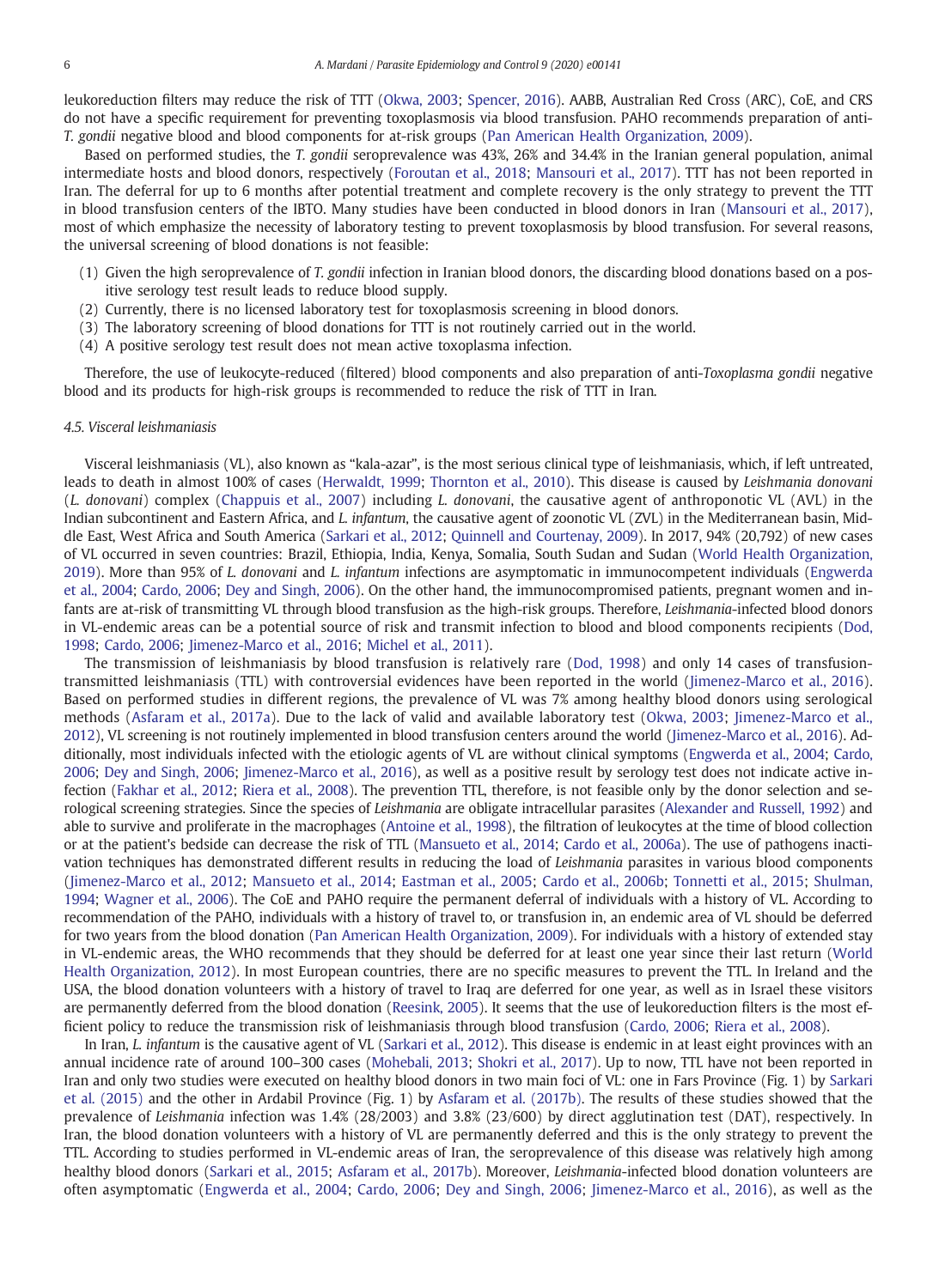universal screening of blood donors for VL is not routinely carried out in the world ([Jimenez-Marco et al., 2016\)](#page-8-0) due to the lack of licensed laboratory test [\(Okwa, 2003;](#page-8-0) [Jimenez-Marco et al., 2012](#page-8-0)). To prevent the occurrence of TTL in Iran, in addition to the donor selection and deferral strategies, the use of leukoreduced blood components is recommended for high-risk groups, especially in VL-endemic regions.

#### 4.6. Filariasis

Filariasis is the general name for a group of diseases caused by parasitic roundworms or nematodes [\(Hotez and Kamath, 2009;](#page-8-0) [Chandy et al., 2011\)](#page-7-0) and endemic in the tropical regions of Africa, Southern America and Asia [\(Arora and Arora, 2005](#page-7-0)). This lifethreatening disease is transmitted by the bite of infected hematophagous vectors [\(Sasa, 1979](#page-8-0)). Only eight species of the several hundred of known filarial parasitic worms are responsible for human infections: Wuchereria bancrofti, Onchocerca volvulus, Brugia malayi, Brugia timori, Loa loa, Mansonella streptocerca, Mansonella perstans and Mansonella ozzardi [\(McConnaughey, 2014\)](#page-8-0). In addition to these species, zoonotic filarial parasites of the genus Dirofilaria (D. immitis and D. repens) infect humans and are prevalent in the Mediterranean basin [\(Tahir et al., 2019\)](#page-9-0). Since arthropod vectors play an evolutionary role in the life cycle of filarial worms [\(Wendel Neto, 1995\)](#page-9-0), the transmitted microfilaria via blood transfusion do not develop into adult worm ([Choudhury](#page-7-0) [et al., 2003](#page-7-0); [Weller et al., 1978\)](#page-9-0). In microfilaria-infected blood recipients, allergic reactions might often occur that are selflimited and disappear after a certain period of time depending on the parasite species [\(Wendel Neto, 1995;](#page-9-0) [Choudhury et al.,](#page-7-0) [2003](#page-7-0); [Bregani et al., 2003\)](#page-7-0).

The transmission of filariasis through transfusion is possible ([Choudhury et al., 2003](#page-7-0); [Ojo-bola et al., 2014](#page-8-0); [Viroj, 2009](#page-9-0)) and a serious threat to blood and its components recipients [\(Ojo-bola et al., 2014;](#page-8-0) [Bolaji et al., 2014](#page-7-0)). Despite the potential for transmission, the reported cases of transfusion-transmitted filariasis (TTF) are very low [\(Viroj, 2009](#page-9-0); [Bloch et al., 2012\)](#page-7-0). According to studies carried out mainly in endemic countries, the prevalence of anti-filarial antibodies and microfilaraemia was high among healthy blood donors [\(Choudhury et al., 2003;](#page-7-0) [Weller et al., 1978;](#page-9-0) [Bregani et al., 2003](#page-7-0); [Ojo-bola et al., 2014](#page-8-0); [Bolaji et al., 2014](#page-7-0); [Emeribe](#page-7-0) [and Ejezie, 1989;](#page-7-0) [Akinboye and Ogunrinade, 1987;](#page-7-0) [Mabayoje et al., 2006](#page-8-0); [Adediran et al., 2005;](#page-7-0) [Hira and Husein, 1979\)](#page-8-0). Although the screening of blood donors for filariasis is not routinely done in the world, the laboratory testing of all donated blood with a test based on filarial antigen detection in endemic areas and permanent deferral from donating blood for individuals with a history of filariasis particularly in non-endemic areas has been recommended to reduce the risk of TTF ([Okwa, 2003](#page-8-0); [Choudhury](#page-7-0) [et al., 2003](#page-7-0); [Viroj, 2009;](#page-9-0) [Bolaji et al., 2014\)](#page-7-0).

To date, filariasis and TTF have not been reported from Iran. IBTO does not implement any strategies to prevent the transmission of filariasis through blood transfusion and blood donation volunteers are not questioned for filarial infection risk. Given the increasing migrations from endemic areas and travels to endemic areas of TTF, the permanent deferral for individuals with a history of filariasis, as well as the adoption of an appropriate strategy for travelers to filariasis-endemic countries is recommended to prevent the occurrence of TTF in Iran.

As mentioned, most TTPIs are zoonotic. Therefore, knowledge of the prevalence of these infections in key animal hosts is important information and has an essential role in the adoption of prevention and control strategies.

#### 5. Conclusions

Addressing parasites as one group of transmissible pathogens by blood transfusion, reporting any cases of TTPIs detected and evaluation of the strategies implemented in different countries of the world, as well as the use of new prevention techniques could be effective for improving blood safety. Since malaria, toxoplasmosis and VL are endemic in parts of Iran, as well as the increasing travels to endemic areas and immigrations from endemic to non-endemic areas of parasitic infections, the extensive use of blood and blood components, especially in immunocompromised patients and the asymptomatic occurrence of most parasitic infections in blood donors, the prevention of TTPIs is not possible only by implementing a donor selection strategy and the current policies to prevent the TTPIs in Iran are not sufficient. Therefore, the laboratory screening of all donated blood with a test based on antigen detection in malaria-endemic areas, the adoption and implementation of a suitable strategy for screening of at-risk donors for CD, the preparation of anti-T. gondii negative blood for high-risk groups and the use of leukoreduced blood components for high-risk groups of toxoplasmosis and VL, as well as the permanent deferral for individuals with a history of filariasis and the adoption of an appropriate strategy for travelers to filariasis-endemic countries are recommended to reduce the risk of TTPIs in Iran.

#### Declaration of competing interest

The author has no conflict of interest.

#### Acknowledgments

The author thanks Dr. Ali Reza Kabiri for providing the latest version of the "medical interview" standard operating procedure (SOP) of the Iranian blood transfusion organization (IBTO).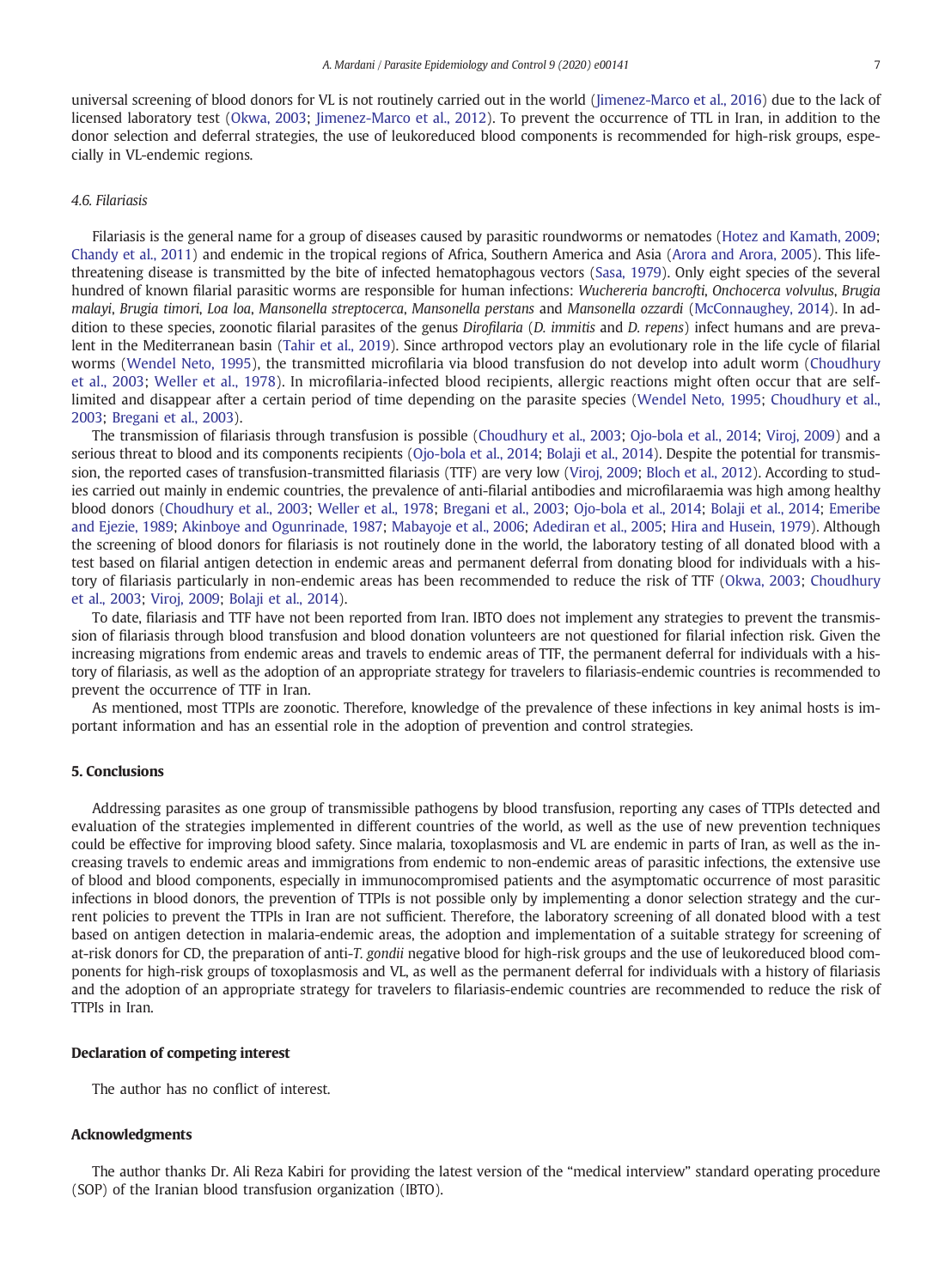#### <span id="page-7-0"></span>References

Abolghasemi, H., Maghsudlu, M., Amini Kafiabad, S., Cheraghali, A., 2009. [Introduction to Iranian blood transfusion organization and blood safety in Iran. Iran. J. Public](http://refhub.elsevier.com/S2405-6731(20)30010-6/rf0005) [Health 38 \(Suppl. 1\), 82](http://refhub.elsevier.com/S2405-6731(20)30010-6/rf0005)–87.

Aché, A., Matos, A.J., 2001. [Interrupting Chagas disease transmission in Venezuela. Rev. Inst. Med. Trop. Sao Paulo 43 \(1\), 37](http://refhub.elsevier.com/S2405-6731(20)30010-6/rf0010)–43.

Adediran, I.A., Fesogun, R.B., Oyekunle, A.A., 2005. [Haematological parameters in prospective Nigerian blood donors rejected on account of anaemia and/or microfilaria](http://refhub.elsevier.com/S2405-6731(20)30010-6/rf0015) [infestation. Niger J Med 14 \(1\), 45](http://refhub.elsevier.com/S2405-6731(20)30010-6/rf0015)–50.

Ahmadpour, E., Daryani, A., Sharif, M., Sarvi, S., Aarabi, M., Mizani, A., et al., 2014. [Toxoplasmosis in immunocompromised patients in Iran: a systematic review and](http://refhub.elsevier.com/S2405-6731(20)30010-6/rf0020) [meta-analysis. J. Infect. Dev. Ctries. 8 \(12\), 1503](http://refhub.elsevier.com/S2405-6731(20)30010-6/rf0020)–1510.

Akinboye, D.O., Ogunrinade, A.F., 1987. [Malaria and loaisis among blood donors at Ibadan, Nigeria. Trans. R. Soc. Trop. Med. Hyg. 81 \(3\), 398](http://refhub.elsevier.com/S2405-6731(20)30010-6/rf0025)–399.

Alexander, J., Russell, D.G., 1992. The interaction of Leishmania [species with macrophages. Adv. Parasitol. 31, 175](http://refhub.elsevier.com/S2405-6731(20)30010-6/rf0030)–254.

American Association of Blood Banks, 2009. [Toxoplasma gondii. Transfusion 49 \(Suppl\), 227S](http://refhub.elsevier.com/S2405-6731(20)30010-6/rf0035)–228S.

American Association of Blood Banks, 2018. [Standards for Blood Banks and Transfusion Services. 31st ed. American Association of Blood Banks, Bethesda, MD](http://refhub.elsevier.com/S2405-6731(20)30010-6/rf0040).

- Angheben, A., Boix, L., Buonfrate, D., Gobbi, F., Bisoffi, Z., Pupella, S., et al., 2015. [Chagas disease and transfusion medicine: a perspective from non-endemic countries.](http://refhub.elsevier.com/S2405-6731(20)30010-6/rf0045) [Blood Transfus. 13 \(4\), 540](http://refhub.elsevier.com/S2405-6731(20)30010-6/rf0045)–550.
- Antinori, S., Galimberti, L., Milazzo, L., Corbellino, M., 2012. Biology of human malaria Plasmodia including Plasmodium Knowlesi[. Mediterr. J. Hematol. Infect. Dis. 4,](http://refhub.elsevier.com/S2405-6731(20)30010-6/rf0050) [e2012013.](http://refhub.elsevier.com/S2405-6731(20)30010-6/rf0050)

Antoine, I.C., Prina, E., Lang, T., Courret, N., 1998. [The biogenesis and properties of the parasitophorous vacuoles that harbour](http://refhub.elsevier.com/S2405-6731(20)30010-6/rf0055) Leishmania in murine macrophages. [Trends Microbiol. 6 \(10\), 392](http://refhub.elsevier.com/S2405-6731(20)30010-6/rf0055)–401.

Arora, D.R., Arora, B., 2005. [Medical Parasitology. 2nd ed. SDR, Delhi.](http://refhub.elsevier.com/S2405-6731(20)30010-6/rf0060)

Asfaram, S., Fakhar, M., Soosaraei, M., Hosseini Teshnizi, S., Mardani, A., Banimostafavi, E.S., et al., 2017a. [Global status of visceral leishmanial infection among blood](http://refhub.elsevier.com/S2405-6731(20)30010-6/rf0065) [donors: a systematic review and meta-analysis. Transfus. Apher. Sci. 56 \(5\), 748](http://refhub.elsevier.com/S2405-6731(20)30010-6/rf0065)–754.

Asfaram, S., Fakhar, M., Mohebali, M., Mardani, A., Banimostafavi, E.S., Ziaei Hezarjaribi, H., et al., 2017b. [Asymptomatic human blood donors carriers of](http://refhub.elsevier.com/S2405-6731(20)30010-6/rf0070) Leishmania infantum[: potential reservoirs for visceral leishmaniasis in northwestern Iran. Transfus. Apher. Sci. 56 \(3\), 474](http://refhub.elsevier.com/S2405-6731(20)30010-6/rf0070)–479.

Bartoloni, A., Zammarchi, L., 2012. [Clinical aspects of uncomplicated and severe malaria. Mediterr. J. Hematol. Infect. Dis. 4 \(1\), e2012026.](http://refhub.elsevier.com/S2405-6731(20)30010-6/rf0075)

Bloch, E.M., Vermeulen, M., Murphy, E., 2012. [Blood transfusion safety in Africa: a literature review of infectious disease and organizational challenges. Transfus. Med.](http://refhub.elsevier.com/S2405-6731(20)30010-6/rf0080) [Rev. 26 \(2\), 164](http://refhub.elsevier.com/S2405-6731(20)30010-6/rf0080)–180.

Bolaji, O.S., Uthman-izobo, S.O., Ojurongbe, O., Opaleye, O.O., Adeyeba, O.A., 2014. [Filariasis among asymptomatic blood donors in general hospital. Odan Marina-Lagos,](http://refhub.elsevier.com/S2405-6731(20)30010-6/rf0085) [Nigeria, IJRANSS 2 \(6\), 177](http://refhub.elsevier.com/S2405-6731(20)30010-6/rf0085)–182.

Bregani, E.R., Balzarini, L., Ghiringhelli, C., Tarsia, P., 2003. Transfusional Mansonella perstans [microfilariasis. Parassitologia 45 \(2\), 71](http://refhub.elsevier.com/S2405-6731(20)30010-6/rf0090)–72.

Cardo, L.J., 2006. [Leishmania: risk to the blood supply. Transfusion 46 \(9\), 1641](http://refhub.elsevier.com/S2405-6731(20)30010-6/rf0095)–1645.

Cardo, L.J., Salata, J., Harman, R., Mendez, J., Weina, P.J., 2006a. Leukodepletion filters reduce Leishmania [in blood products when used at collection or at the bedside.](http://refhub.elsevier.com/S2405-6731(20)30010-6/rf0100) [Transfusion 46 \(6\), 896](http://refhub.elsevier.com/S2405-6731(20)30010-6/rf0100)–902.

- Cardo, L.J., Rentas, F.J., Ketchum, L., Salata, J., Harman, R., Melvin, W., et al., 2006b. Pathogen inactivation of [Leishmania donovani infantum](http://refhub.elsevier.com/S2405-6731(20)30010-6/rf0105) in plasma and platelet con[centrates using riboflavin and ultraviolet light. Vox Sang. 90 \(2\), 85](http://refhub.elsevier.com/S2405-6731(20)30010-6/rf0105)–91.
- Cardo, L.J., Salata, J., Wilder, D., 2009. [Removal of Plasmodium falciparum-infected red blood cells from whole blood by leukoreduction filters. Transfusion 49 \(2\),](http://refhub.elsevier.com/S2405-6731(20)30010-6/rf0110) 337–[346.](http://refhub.elsevier.com/S2405-6731(20)30010-6/rf0110)
- Carson, J.L., Grossman, B.J., Kleinman, S., Tinmouth, A.T., Marques, M.B., Fung, M.K., et al., 2012. [Red blood cell transfusion: a clinical practice guideline from the AABB.](http://refhub.elsevier.com/S2405-6731(20)30010-6/rf0115) [Ann. Intern. Med. 157 \(1\), 49](http://refhub.elsevier.com/S2405-6731(20)30010-6/rf0115)–58.
- Castro, E., 2009. [Chagas' disease: lessons from routine donation testing. Transfus. Med. 19 \(1\), 16](http://refhub.elsevier.com/S2405-6731(20)30010-6/rf0120)–23.

Chandy, A., Thakur, A.S., Singh, M.P., Manigauha, A., 2011. [A review of neglected tropical diseases: filariasis. Asian Pac J Trop Med 4 \(7\), 581](http://refhub.elsevier.com/S2405-6731(20)30010-6/rf0125)–586.

Channon, J.Y., Seguin, R.M., Kasper, L.H., 2000. Differential infectivity and division of Toxoplasma gondii [in human peripheral blood leukocytes. Infect. Immun. 68 \(8\),](http://refhub.elsevier.com/S2405-6731(20)30010-6/rf0130) 4822–[4826.](http://refhub.elsevier.com/S2405-6731(20)30010-6/rf0130)

Chappuis, F., Sundar, S., Hailu, A., Ghalib, H., Rijal, S., Peeling, R.W., et al., 2007. [Visceral leishmaniasis: what are the needs for diagnosis, treatment and control? Nat. Rev.](http://refhub.elsevier.com/S2405-6731(20)30010-6/rf0135) [Microbiol. 5 \(11\), 873](http://refhub.elsevier.com/S2405-6731(20)30010-6/rf0135)–882.

Cheesbrough, M., 1998. [District Laboratory Practice in Tropical Countries, Part 1. Cambridge University Press, Cambridge](http://refhub.elsevier.com/S2405-6731(20)30010-6/rf0140).

Cheraghali, A.M., 2012. [Overview of blood transfusion system of Iran: 2002](http://refhub.elsevier.com/S2405-6731(20)30010-6/rf0145)–2011. Iran. J. Public Health 41 (8), 89–93.

Choudhury, N., Murthy, P.K., Chatterjee, R.K., Khan, M.A., Ayyagari, A., 2003. [Transmission of filarial infection through blood transfusion. Indian J. Pathol. Microbiol. 46](http://refhub.elsevier.com/S2405-6731(20)30010-6/rf0150) [\(3\), 367](http://refhub.elsevier.com/S2405-6731(20)30010-6/rf0150)–370.

Daryani, A., Sarvi, S., Aarabi, M., Mizani, A., Ahmadpour, E., Shokri, A., et al., 2014. Seroprevalence of Toxoplasma gondii [in the Iranian general population: a systematic](http://refhub.elsevier.com/S2405-6731(20)30010-6/rf0155) [review and meta-analysis. Acta Trop. 137, 185](http://refhub.elsevier.com/S2405-6731(20)30010-6/rf0155)–194.

Dey, A., Singh, S., 2006. [Transfusion transmitted leishmaniasis: a case report and review of literature. Indian J. Med. Microbiol. 24 \(3\), 165](http://refhub.elsevier.com/S2405-6731(20)30010-6/rf0160)–170.

- Dod, R.Y., 1998. [Transmission of parasites by blood transfusion. Vox Sang. 74 \(S2\), 161](http://refhub.elsevier.com/S2405-6731(20)30010-6/rf0165)–163.
- Dodd, R.Y., 2007. [Current risk for transfusion transmitted infections. Curr. Opin. Hematol. 14, 671](http://refhub.elsevier.com/S2405-6731(20)30010-6/rf0170)–676.
- Eastman, R.T., Barrett, L.K., Dupuis, K., Buckner, F.S., Van Voorhis, W.C., 2005. Leishmania [inactivation in human pheresis platelets by a psoralen \(amotosalen HCl\) and](http://refhub.elsevier.com/S2405-6731(20)30010-6/rf0175) [long-wavelength ultraviolet irradiation. Transfusion 45 \(9\), 1459](http://refhub.elsevier.com/S2405-6731(20)30010-6/rf0175)–1463.

Emeribe, A.O., Ejezie, G.C., 1989. [Haemoparasites of blood donors in Calabar. Trop. Geogr. Med. 41 \(1\), 61](http://refhub.elsevier.com/S2405-6731(20)30010-6/rf0180)–65.

Engwerda, C.R., Ato, M., Kaye, P.M., 2004. [Macrophages, pathology and parasite persistence in experimental visceral leishmaniasis. Trends Parasitol. 20 \(11\), 524](http://refhub.elsevier.com/S2405-6731(20)30010-6/rf0185)–530. Fakhar, M., Motazedian, M.H., Hatam, G.R., Asgari, Q., Monabati, A., Keighobadi, M., 2012. [Comparative performance of direct agglutination test, indirect immunoflu](http://refhub.elsevier.com/S2405-6731(20)30010-6/rf0190)[orescent antibody test, polymerase chain reaction and bone marrow aspiration method for diagnosis of Mediterranean visceral leishmaniasis. Afr. J. Microbiol. Res.](http://refhub.elsevier.com/S2405-6731(20)30010-6/rf0190)

[6 \(28\), 5777](http://refhub.elsevier.com/S2405-6731(20)30010-6/rf0190)–5781.

Fang, D.C., McCullough, J., 2016. Transfusion-transmitted Babesia microti[. Transfus. Med. Rev. 30 \(3\), 132](http://refhub.elsevier.com/S2405-6731(20)30010-6/rf0195)–138.

Food and Drug Administration, 2018. [Recommendations for Reducing the Risk of Transfusion-transmitted Babesiosis: Draft Guidance for Industry. Food and Drug Ad](http://refhub.elsevier.com/S2405-6731(20)30010-6/rf0200)[ministration, Silver Spring, MD](http://refhub.elsevier.com/S2405-6731(20)30010-6/rf0200).

Foroutan, M., Dalvand, S., Daryani, A., Ahmadpour, E., Majidiani, H., Khademvatan, S., et al., 2018. [Rolling up the pieces of a puzzle: a systematic review and meta](http://refhub.elsevier.com/S2405-6731(20)30010-6/rf0205)[analysis of the prevalence of toxoplasmosis in Iran. Alexandria J. Med. 54 \(3\), 189](http://refhub.elsevier.com/S2405-6731(20)30010-6/rf0205)–196.

Foroutan-Rad, M., Khademvatan, S., Majidiani, H., Aryamand, S., Rahim, F., Malehi, A.S., 2016a. Seroprevalence of Toxoplasma gondii [in the Iranian pregnant women: a](http://refhub.elsevier.com/S2405-6731(20)30010-6/rf0210) [systematic review and meta-analysis. Acta Trop. 158, 160](http://refhub.elsevier.com/S2405-6731(20)30010-6/rf0210)–169.

- Foroutan-Rad, M., Majidiani, H., Dalvand, S., Daryani, A., Kooti, W., Saki, J., et al., 2016b. [Toxoplasmosis in blood donors: a systematic review and meta-analysis.](http://refhub.elsevier.com/S2405-6731(20)30010-6/rf0215) [Transfus. Med. Rev. 30 \(3\), 116](http://refhub.elsevier.com/S2405-6731(20)30010-6/rf0215)–122.
- Fugikaha, E., Fornazari, P.A., Penhalbel, R.S.R., Lorenzetti, A., Maroso, R.D., Amoras, J.T., et al., 2007. Molecular screening of Plasmodium [sp. asymptomatic carriers among](http://refhub.elsevier.com/S2405-6731(20)30010-6/rf0220) [transfusion centers from Brazilian Amazon region. Rev. Inst. Med. Trop. Sao Paulo 49 \(1\), 1](http://refhub.elsevier.com/S2405-6731(20)30010-6/rf0220)–4.

Garraud, O., 2006. [Mechanisms of transfusion-linked parasite infection. Transfus. Clin. Biol. 13 \(5\), 290](http://refhub.elsevier.com/S2405-6731(20)30010-6/rf0225)–297.

Haghi, M.M., Etemadifar, F., Fakhar, M., Teshnizi, S.H., Soosaraei, M., Shokri, A., et al., 2017. [Status of babesiosis among domestic herbivores in Iran: a systematic review](http://refhub.elsevier.com/S2405-6731(20)30010-6/rf0230) [and meta-analysis. Parasitol. Res. 116 \(4\), 1101](http://refhub.elsevier.com/S2405-6731(20)30010-6/rf0230)–1109.

Hemami, M.R., Sari, A.A., Raeisi, A., Vatandoost, H., Majdzadeh, R., 2013. [Malaria elimination in Iran, importance and challenges. Int. J. Prev. Med. 4 \(1\), 88](http://refhub.elsevier.com/S2405-6731(20)30010-6/rf0235)–94.

Hernández-Becerril, N., Mejía, A.M., Ballinas-Verdugo, M.A., Garza-Murillo, V., Manilla-Toquero, E., López, R., et al., 2005. [Blood transfusion and iatrogenic risks in](http://refhub.elsevier.com/S2405-6731(20)30010-6/rf0240) Mexico City. Anti-Trypanosoma cruzi [seroprevalence in 43,048 blood donors, evaluation of parasitemia, and electrocardiogram findings in seropositive. Mem.](http://refhub.elsevier.com/S2405-6731(20)30010-6/rf0240) [Inst. Oswaldo Cruz 100 \(2\), 111](http://refhub.elsevier.com/S2405-6731(20)30010-6/rf0240)–116.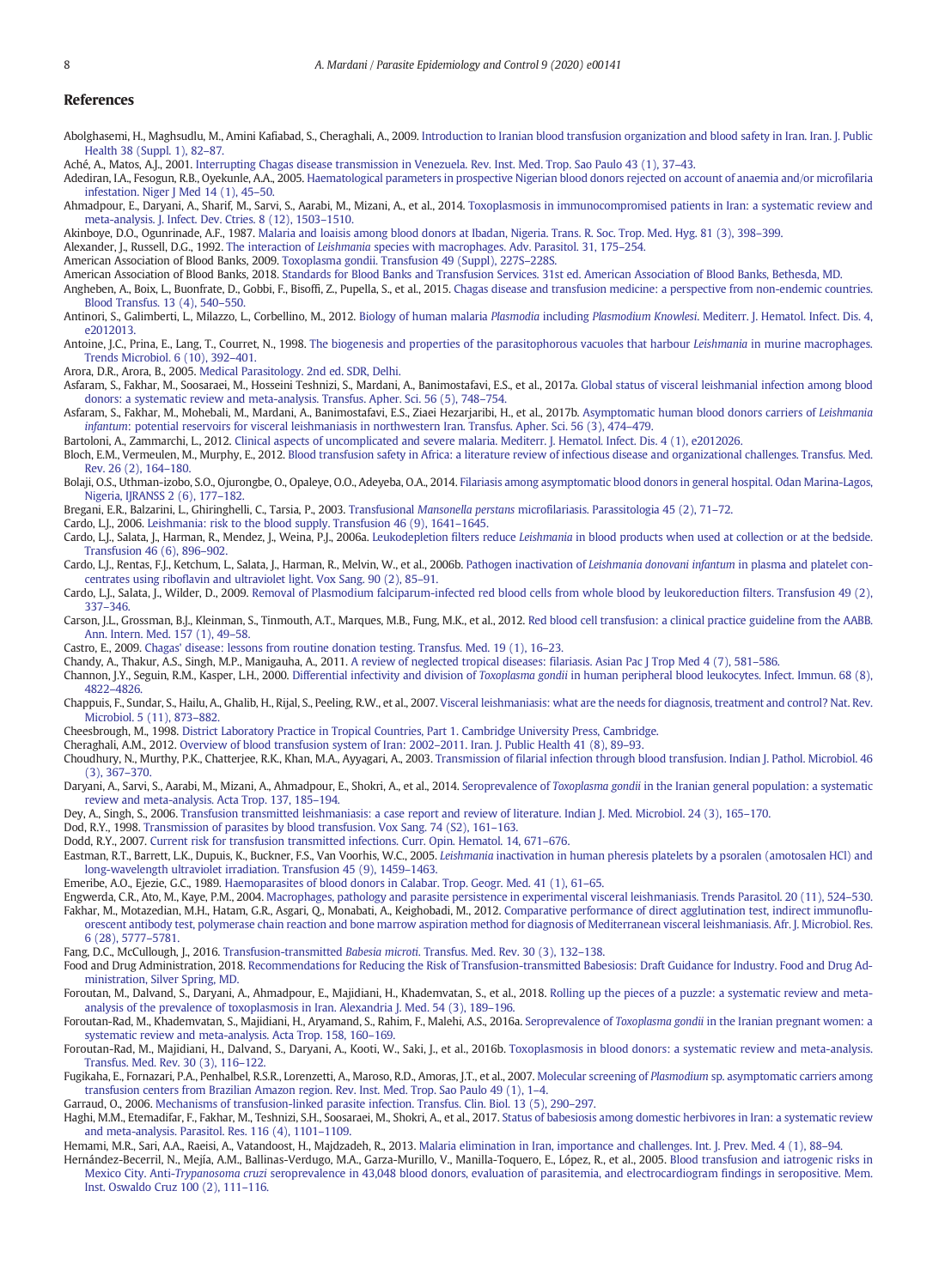<span id="page-8-0"></span>Herwaldt, B.L., 1999. [Leishmaniasis. Lancet 354 \(9185\), 1191](http://refhub.elsevier.com/S2405-6731(20)30010-6/rf0245)–1199.

Herwaldt, B.L., Linden, J.V., Bosserman, E., Young, C., Olkowska, D., Wilson, M., 2011. [Transfusion-associated babesiosis in the United States: a description of cases. Ann.](http://refhub.elsevier.com/S2405-6731(20)30010-6/rf0250) [Intern. Med. 155 \(8\), 509](http://refhub.elsevier.com/S2405-6731(20)30010-6/rf0250)–519.

Hira, P.R., Husein, S.F., 1979. [Some transfusion-induced parasitic infections in Zambia. J. Hyg. Epidemiol. Microbiol. Immunol. 23 \(4\), 436](http://refhub.elsevier.com/S2405-6731(20)30010-6/rf0255)–446.

Hoseini, S.A., Dehgani, N., Sharif, M., Daryani, A., Gholami, S., Ebrahimi, F., et al., 2014. [Serological survey of toxoplasmosis in pregnant women. J. Mazandaran Univ.](http://refhub.elsevier.com/S2405-6731(20)30010-6/rf0260) [Med. Sci. 24 \(114\), 146](http://refhub.elsevier.com/S2405-6731(20)30010-6/rf0260)–150.

Hotez, P.J., Kamath, A., 2009. [Neglected tropical diseases in sub-Saharan Africa: review of their prevalence, distribution, and disease burden. PLoS Negl. Trop. Dis. 3 \(8\), e412.](http://refhub.elsevier.com/S2405-6731(20)30010-6/rf0265) Jimenez-Marco, T., Girona-Llobera, E., 2019. [Leucoreduction for preventing parasite transfusion-transmission: an overlooked strategy. Vox Sang. 0, 1.](http://refhub.elsevier.com/S2405-6731(20)30010-6/rf0270)

Jimenez-Marco, T., Fisa, R., Riera, C., Girona-Llobera, E., Sedeño, M., Saura, A., et al., 2012. [Pathogen inactivation technology applied to a blood component collected from](http://refhub.elsevier.com/S2405-6731(20)30010-6/rf0275) an asymptomatic carrier of Leishmania infantum[: a case report. Vox Sang. 103 \(4\), 356](http://refhub.elsevier.com/S2405-6731(20)30010-6/rf0275)–358.

Jimenez-Marco, T., Fisa, R., Girona-Llobera, E., Cancino-Faure, B., Tomás-Pérez, M., Berenguer, D., et al., 2016. [Transfusion-transmitted leishmaniasis: a practical review.](http://refhub.elsevier.com/S2405-6731(20)30010-6/rf0280) [Transfusion 56 \(Suppl. 1\), S45](http://refhub.elsevier.com/S2405-6731(20)30010-6/rf0280)–S51.

Karimi, G., Mardani, A., Zadsar, M., 2016. Prevalence of Toxoplasma gondii [among Iranian blood donors: a narrative review article. Iran. J. Parasitol. 11 \(1\), 10](http://refhub.elsevier.com/S2405-6731(20)30010-6/rf0285)–18. Kitchen, A.D., Chiodini, P.L., 2006. [Malaria and blood transfusion. Vox Sang. 90 \(2\), 77](http://refhub.elsevier.com/S2405-6731(20)30010-6/rf0290)–84.

Kitchen, A.D., Barbara, J.A.J., Hewitt, P.E., 2005. [Documented cases of post-transfusion malaria occurring in England: a review in relation to current and proposed donor](http://refhub.elsevier.com/S2405-6731(20)30010-6/rf0295)[selection guidelines. Vox Sang. 89 \(2\), 77](http://refhub.elsevier.com/S2405-6731(20)30010-6/rf0295)–80.

Krause, P.J., Spielman, A., Telford 3rd, S.R., Sikand, V.K., McKay, K., Christianson, D., et al., 1998. [Persistent parasitemia after acute babesiosis. N. Engl. J. Med. 339 \(3\),](http://refhub.elsevier.com/S2405-6731(20)30010-6/rf0300) [160](http://refhub.elsevier.com/S2405-6731(20)30010-6/rf0300)–165.

Mabayoje, V.O., Adeyeba, O.A., Taiwo, S.S., Muhibi, M.A., Ojurongbe, O., 2006. [Prevalence of filariasis among prospective blood donors at Ladoke Akintola University](http://refhub.elsevier.com/S2405-6731(20)30010-6/rf0305) [Teaching Hospital, Osogbo, Nigeria. Nigerian Journal of Health and Biomedical Sciences 5 \(2\), 71](http://refhub.elsevier.com/S2405-6731(20)30010-6/rf0305)–73.

Mansouri, A., Adhami Mojarad, M.R., Badfar, G., Abasian, L., Rahmati, S., Kooti, W., et al., 2017. Epidemiology of Toxoplasma gondii [among blood donors in Iran: a sys](http://refhub.elsevier.com/S2405-6731(20)30010-6/rf0310)[tematic review and meta-analysis. Transfus. Med. Sci. 56 \(3\), 404](http://refhub.elsevier.com/S2405-6731(20)30010-6/rf0310)–409.

Mansueto, P., Seidita, A., Vitale, G., Cascio, A., 2014. [Transfusion transmitted leishmaniasis. What to do with blood donors from endemic areas? Travel Med. Infect. Dis.](http://refhub.elsevier.com/S2405-6731(20)30010-6/rf0315) [12 \(6 Pt A\), 617](http://refhub.elsevier.com/S2405-6731(20)30010-6/rf0315)–627.

Mardani, A., Keshavarz, H., Pourfathollah, A.A., Maghsudlu, M., 2016. [Transfusion-transmitted malaria in Iran: a narrative review article, Iran. J. Parasitol. 11 \(2\),](http://refhub.elsevier.com/S2405-6731(20)30010-6/rf0320) [136](http://refhub.elsevier.com/S2405-6731(20)30010-6/rf0320)–143.

McConnaughey, M., 2014. [Life cycle of parasites. Reference Module in Biomedical Sciences. Elsevier.](http://refhub.elsevier.com/S2405-6731(20)30010-6/rf0325)

McQuiston, J.H., Childs, J.E., Chamberland, M.E., Tabor, E., 2000. [Transmission of tick-borne agents of disease by blood transfusion: a review of known and potential](http://refhub.elsevier.com/S2405-6731(20)30010-6/rf0330) [risks in the United States. Transfusion 40 \(3\), 274](http://refhub.elsevier.com/S2405-6731(20)30010-6/rf0330)–284.

Michel, G., Pomares, C., Ferrua, B., Marty, P., 2011. [Importance of worldwide asymptomatic carriers of](http://refhub.elsevier.com/S2405-6731(20)30010-6/rf0335) Leishmania infantum (L. chagasi) in human. Acta Trop. 119 (2–3), [69](http://refhub.elsevier.com/S2405-6731(20)30010-6/rf0335)–75.

Mohebali, M., 2013. [Visceral leishmaniasis in Iran: review of the epidemiological and clinical features. Iran. J. Parasitol. 8 \(3\), 348](http://refhub.elsevier.com/S2405-6731(20)30010-6/rf0340)–358.

Montoya, J.G., 2002. Laboratory diagnosis of Toxoplasma gondii [infection and toxoplasmosis. J. Infect. Dis. 185 \(Suppl. 1\), S73](http://refhub.elsevier.com/S2405-6731(20)30010-6/rf0345)–S82.

- Moritz, E.D., Winton, C.S., Tonnetti, L., Townsend, R.L., Berardi, V.P., Hewins, M.E., et al., 2016. Screening for Babesia microti [in the U.S. blood supply. N. Engl. J. Med. 375](http://refhub.elsevier.com/S2405-6731(20)30010-6/rf0350) [\(23\), 2236](http://refhub.elsevier.com/S2405-6731(20)30010-6/rf0350)–2245.
- Moritz, E.D., Tonnetti, L., Hewins, M.E., Berardi, V.P., Dodd, R.Y., Stramer, S., 2017. [Description of 15 DNA-positive and antibody-negative](http://refhub.elsevier.com/S2405-6731(20)30010-6/rf0355) "window period" blood do[nations identified during prospective screening for](http://refhub.elsevier.com/S2405-6731(20)30010-6/rf0355) Babesia microti. Transfusion 57, 1781–1786.

Newman, B., 2001. [Blood donor suitability and allogeneic whole blood donation. Transfus. Med. Rev. 15, 234](http://refhub.elsevier.com/S2405-6731(20)30010-6/rf0360)–244.

F. Norouzinejad, F. Ghaffari, A. Raeisi, A. Norouzinejad, Epidemiological status of malaria in Iran, 2011–2014, Asian Pac. J. Trop. Med. 9 (11) (V) 1055–1061.

O'Brien, S.F., Chiavetta, J.A., Fan, W., Xi, G., Yi, Q.L., Goldman, M., et al., 2008. [Assessment of a travel question to identify donors with risk of](http://refhub.elsevier.com/S2405-6731(20)30010-6/rf0365) Trypanosoma cruzi: oper[ational validity and field testing. Transfusion 48 \(4\), 755](http://refhub.elsevier.com/S2405-6731(20)30010-6/rf0365)–761.

O'Brien, S.F., Delage, G., Seed, C.R., Pillonel, J., Fabra, C.C., Davison, K., et al., 2015. [The epidemiology of imported malaria and transfusion policy in 5 nonendemic coun](http://refhub.elsevier.com/S2405-6731(20)30010-6/rf0370)[tries. Transfus. Med. Rev. 29 \(3\), 162](http://refhub.elsevier.com/S2405-6731(20)30010-6/rf0370)–171.

Ojo-bola, T., Omisakin, C.T., Esan, A.J., Owoseni, M.F., 2014. [Prevalence of Filaria worm among prospective blood donors attending a tertiary health institution in south](http://refhub.elsevier.com/S2405-6731(20)30010-6/rf0375)[west Nigeria. IOSR-JDMS 13 \(1\), 84](http://refhub.elsevier.com/S2405-6731(20)30010-6/rf0375)–87.

Okwa, O.O., 2003. [The status of malaria among pregnant women: a study in Lagos, Nigeria. Afr. J. Reprod. Health 7 \(13\), 77](http://refhub.elsevier.com/S2405-6731(20)30010-6/rf0380)–83.

Pan American Health Organization, 2009. [Eligibility for Blood Donation: Recommendations for Education and Selection of Prospective Blood Donors. Pan American](http://refhub.elsevier.com/S2405-6731(20)30010-6/rf0385) [Health Organization, Washington, D.C.](http://refhub.elsevier.com/S2405-6731(20)30010-6/rf0385)

Pantanowitz, L., Telford, S.R., Cannon, M.E., 2002. [Tick-borne diseases in transfusion medicine. Transfus. Med. 12 \(2\), 85](http://refhub.elsevier.com/S2405-6731(20)30010-6/rf0390)–106.

Piroozi, B., Moradi, G., Safari, H., Faraji, L., Sadi, S., Alinia, C., et al., 2019. [Incidence, mortality, and burden of malaria and its geographical distribution in Iran during](http://refhub.elsevier.com/S2405-6731(20)30010-6/rf0395)<br>2002–2015, Iran. J. Public Health 48 (Suppl.

Polizzotto, M.N., Wood, E.M., Ingham, H., Keller, A.J., 2008. [Reducing the risk of transfusion-transmissible viral infection through blood donor selection: the Australian](http://refhub.elsevier.com/S2405-6731(20)30010-6/rf0400) [experience 2000 through 2006. Transfusion 48 \(1\), 55](http://refhub.elsevier.com/S2405-6731(20)30010-6/rf0400)–63.

- Pourfathollah, A.A., Hosseini Divkolaye, N.S., Seighali, F., 2015. [Four decades of national blood service in Iran: outreach, prospect and challenges. Transfus. Med. 25 \(3\),](http://refhub.elsevier.com/S2405-6731(20)30010-6/rf0405) [138](http://refhub.elsevier.com/S2405-6731(20)30010-6/rf0405)–143.
- Quinnell, R.J., Courtenay, O., 2009. [Transmission, reservoir hosts and control of zoonotic visceral leishmaniasis. Parasitology 136 \(14\), 1915](http://refhub.elsevier.com/S2405-6731(20)30010-6/rf0410)–1934.

Rassi, A.Jr., Rassi, A., Marcondes de Rezende, J., 2012. [American trypanosomiasis \(Chagas disease\). Infect. Dis. Clin. N. Am. 26, 275](http://refhub.elsevier.com/S2405-6731(20)30010-6/rf0415)–291.

Reesink, H.W., 2005. [European strategies against the parasite transfusion risk. Transfus. Clin. Biol. 12 \(1\), 1](http://refhub.elsevier.com/S2405-6731(20)30010-6/rf0420)–4.

Reesink, H.W., Engelfriet, C.P., 2004. [Are current measures to prevent transfusion associated protozoa infections sufficient? Vox Sang. 87, 125](http://refhub.elsevier.com/S2405-6731(20)30010-6/rf0425)–138.

Riera, C., Fisa, R., López -Chejade, P., Serra, T., Girona, E., Jimenez, M., et al., 2008. Asymptomatic infection by Leishmania infantum [in blood donors from the Balearic](http://refhub.elsevier.com/S2405-6731(20)30010-6/rf0430) [Islands \(Spain\). Transfusion 48 \(7\), 1383](http://refhub.elsevier.com/S2405-6731(20)30010-6/rf0430)–1389.

Robert-Gangneux, F., Dardé, M.L., 2012. [Epidemiology of and diagnostic strategies for toxoplasmosis. Clin. Microbiol. Rev. 25 \(2\), 264](http://refhub.elsevier.com/S2405-6731(20)30010-6/rf0435)–296.

Sarkari, B., Hatam, G., Ghatee, M.A., 2012. [Epidemiological features of visceral leishmaniasis in Fars Province, southern Iran. Iran. J. Public Health 41 \(4\), 94](http://refhub.elsevier.com/S2405-6731(20)30010-6/rf0440)–99.

Sarkari, B., Gadami, F., Shafiei, R., Motazedian, M.H., Sedaghat, F., Kasraian, L., et al., 2015. Seroprevalence of Leishmania [infection among the healthy blood donors in](http://refhub.elsevier.com/S2405-6731(20)30010-6/rf0445) [kala-azar endemic areas of Iran. J. Parasit. Dis. 39 \(3\), 545](http://refhub.elsevier.com/S2405-6731(20)30010-6/rf0445)–549.

Sasa, M., 1979. [A Review on Classification and Geographic Distribution on Brugian Filariasis. Joint WPRO/SEARO Working Group on Brugian Filariasis, World Health](http://refhub.elsevier.com/S2405-6731(20)30010-6/rf0450) [Organizatioin, Geneva.](http://refhub.elsevier.com/S2405-6731(20)30010-6/rf0450)

Schmunis, G.A., 2007. [Epidemiology of Chagas disease in nonendemic countries: the role of international migration. Mem. Inst. Oswaldo Cruz 102 \(Suppl. 1\), 75](http://refhub.elsevier.com/S2405-6731(20)30010-6/rf0455)–85. Seed, C.R., Kitchen, A., Davis, T.M., 2005. [The current status and potential role of laboratory testing to prevent transfusion-transmitted malaria. Transfus. Med. Rev. 19](http://refhub.elsevier.com/S2405-6731(20)30010-6/rf0460) [\(3\), 229](http://refhub.elsevier.com/S2405-6731(20)30010-6/rf0460)–240.

Shaddel, M., Mirzaii Dizgah, I., Sharif, F., 2014. [The prevalence of toxoplasmosis in Imam Reza Hospital blood bank samples, Tehran, Iran. Transfus. Apher. Sci. 51 \(2\),](http://refhub.elsevier.com/S2405-6731(20)30010-6/rf0465) [181](http://refhub.elsevier.com/S2405-6731(20)30010-6/rf0465)–183.

Shokri, A., Fakhar, M., Teshnizi, S.H., 2017. [Canine visceral leishmaniasis in Iran: asystematic review and meta-analysis. Acta Trop. 165, 76](http://refhub.elsevier.com/S2405-6731(20)30010-6/rf0470)–89.

Shulman, I.A., 1994. [Parasitic infections and their impact on blood donor selection and testing. Arch. Pathol. Lab. Med. 118 \(4\), 366](http://refhub.elsevier.com/S2405-6731(20)30010-6/rf0475)–370.

Singh, G., Sehgal, R., 2010. [Transfusion-transmitted parasitic infections. Asian J. Transfus. Sci. 4 \(2\), 73](http://refhub.elsevier.com/S2405-6731(20)30010-6/rf0480)–77.

Slinger, R., Giulivi, A., Bodie-Collins, M., Hindieh, F., John, R.S., Sher, G., et al., 2001. [Transfusion-transmitted malaria in Canada. Can. Med. Assoc. J. 164, 377](http://refhub.elsevier.com/S2405-6731(20)30010-6/rf0485)–379.

Spencer, B.R., 2016. [Transfusion transmission of parasites. In: Simon, T.L., McCullough, J., Snyder, E.L., Solheim, B.G., Strauss, R.G. \(Eds.\), Rossi's Principles of Transfusion](http://refhub.elsevier.com/S2405-6731(20)30010-6/rf0490) [Medicine. John Wiley & Sons, Ltd., pp. 599](http://refhub.elsevier.com/S2405-6731(20)30010-6/rf0490)–607.

Sundar, P., Mahadevan, A., Jayshree, R.S., Subbakrishna, D.K., Shankar, S.K., 2007. Toxoplasma [seroprevalence in healthy voluntary blood donors from urban Karnataka.](http://refhub.elsevier.com/S2405-6731(20)30010-6/rf0495) [Indian J. Med. Res. 126 \(1\), 50](http://refhub.elsevier.com/S2405-6731(20)30010-6/rf0495)–55.